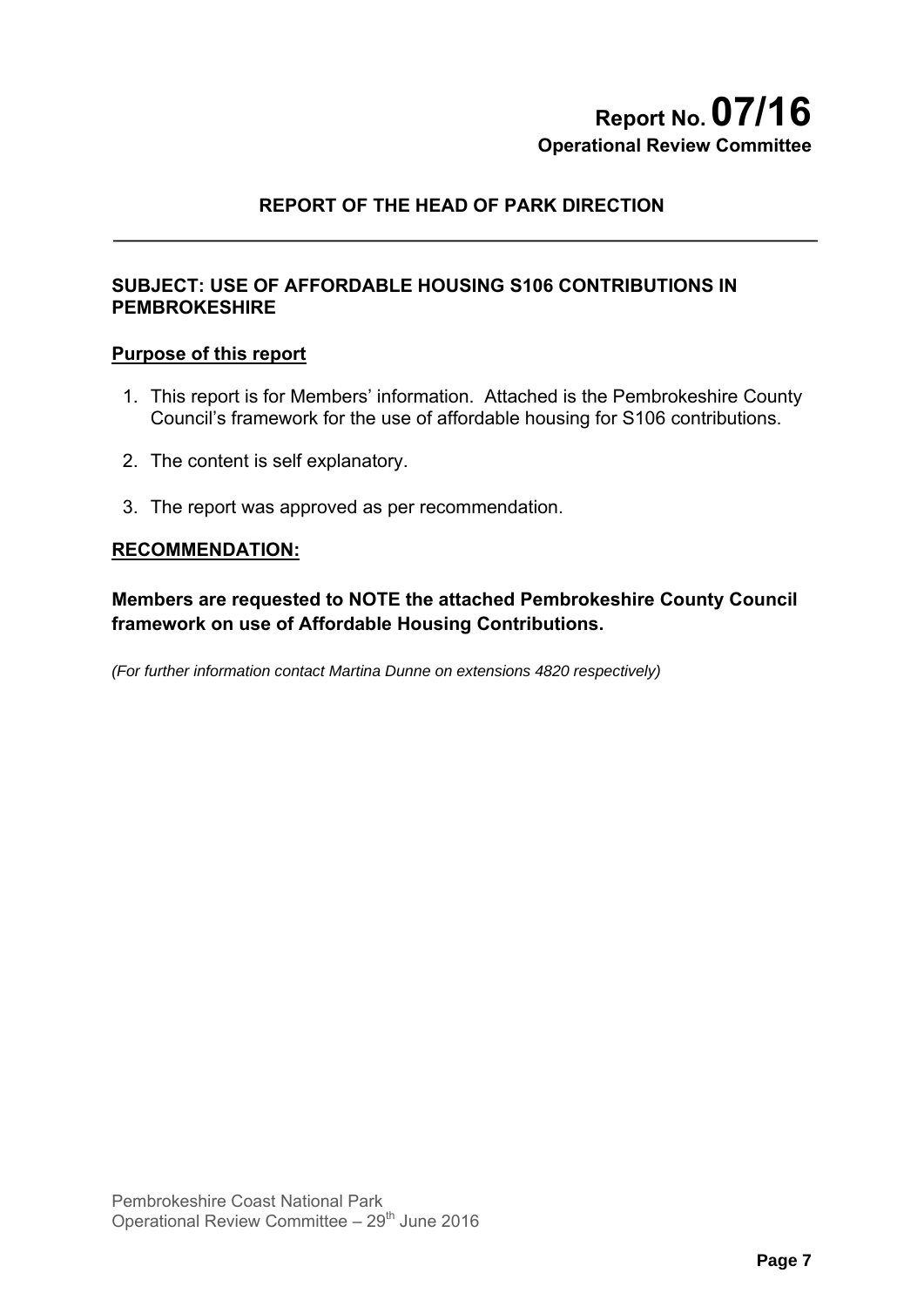# **CABINET**

**Report of: Head of Housing**

**Date: 22 February 2016**

**Cabinet Portfolio: Housing**

#### **USE OF AFFORDABLE HOUSING S106 CONTRIBUTIONS**

#### **Purpose of Report**

To agree a policy framework to determine the use of contributions received for affordable housing through the planning process pursuant to Section 106 of the Town and Country Planning Act 1990.

#### **Background and Context**

The Local Development Plans (LDP's) of both the Pembrokeshire County Council (PCC) and Pembrokeshire Coast National Park Authority (PCNPA) include provision for the payment of commuted sums on planning applications for the purpose of providing affordable housing in the County. The Affordable Housing Supplementary Planning Guidance (SPG) as adopted by PCC on 14 September 2015 provides that "affordable housing is a type of housing available exclusively to people in housing need for sale or rent below market rent (Affordable Housing). The primary means of delivering affordable housing through planning is on-site provision through cross subsidy.

The PCNPA requires the commuted sum to be paid to PCC as the Strategic Housing Authority; these sums, together with commuted sums negotiated by PCC Planning are retained by PCC for this specified purpose. The LDP's provide that if the money is not spent or allocated for the purpose of Affordable Housing within five years of the date of receipt, the money has to be returned to the developer together with inflationary interest. If the money is not spent on any scheme which does not come within the definition of Affordable Housing, the commuted payment also has to be returned.

Since 2009, over £200,000, received as contributions, has been spent or allocated for affordable housing schemes in Pembrokeshire. No contributions have been returned as a result of a failure to identify a suitable scheme. PCC's LDP and PCNPA's SPG reference the need for contributions to initially be spent in specific geographical areas, dependent upon the location of the generating development. However in both cases, this area is widened after three years to a larger geographical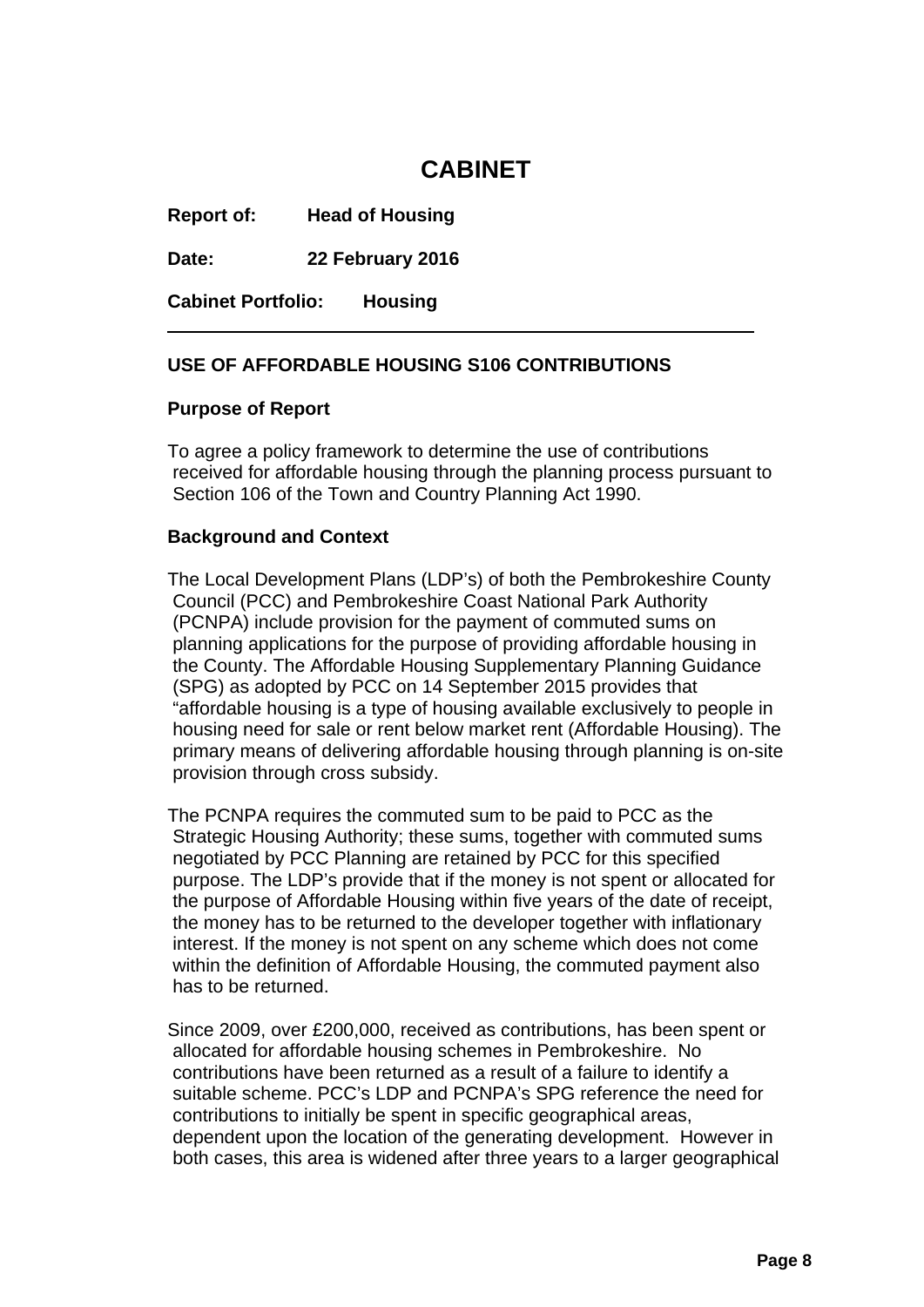area to ensure that a suitable scheme can be identified. PCC has five years within which to spend any contribution.

The Affordable Housing contributions currently held are shown in the attached Appendix. It should be noted that the Appendix only shows those contributions actually received and being held by PCC; other contributions have been negotiated in approved planning permissions but have not been received to date and are dependent upon either commencement of development of a consent or set trigger dates by reference to the occupation of a set percentage of dwellings on a development site. Progress on sites is monitored to ensure payment at the correct time. Sums are monitored by the County Council to ensure that opportunities for spend are not lost.

For transparency, it would be helpful to formally adopt a policy framework in relation to spending commuted sums for Affordable Housing.

## **Detailed Consideration**

Research of other Local Authority approaches in other areas (England and Wales) was undertaken to inform a position in Pembrokeshire.

As the LDP requires commuted sums to be spent in specific geographical areas it would be beneficial to have a range of alternative options for spend which could then be tailored depending upon what opportunities present in a particular location.

A range of options for the use of contributions in Pembrokeshire are proposed and detailed below. All are deemed appropriate in terms of falling within the definition of Affordable Housing in the LDPs and from case law.

- A. Support for Home Buyers in Housing Need
	- o Support the development of low cost home ownership schemes for potential purchasers to buy properties at less than the market value under the Affordable Housing SPG. For example, this could include providing funding to ensure a scheme is viable to provide LCHO.
- B. Tackling Empty Homes
	- o Supplement the current Houses into Homes Loan Scheme, subject to those properties brought back into use falling within the definition of Affordable Housing.
	- o Purchasing and refurbishment of long-term empty properties to manage as affordable housing (either by RSL or PCC)
- C. Direct delivery of Affordable Housing
	- o Top up existing Social Housing Grant (SHG) schemes to make the SHG funding go further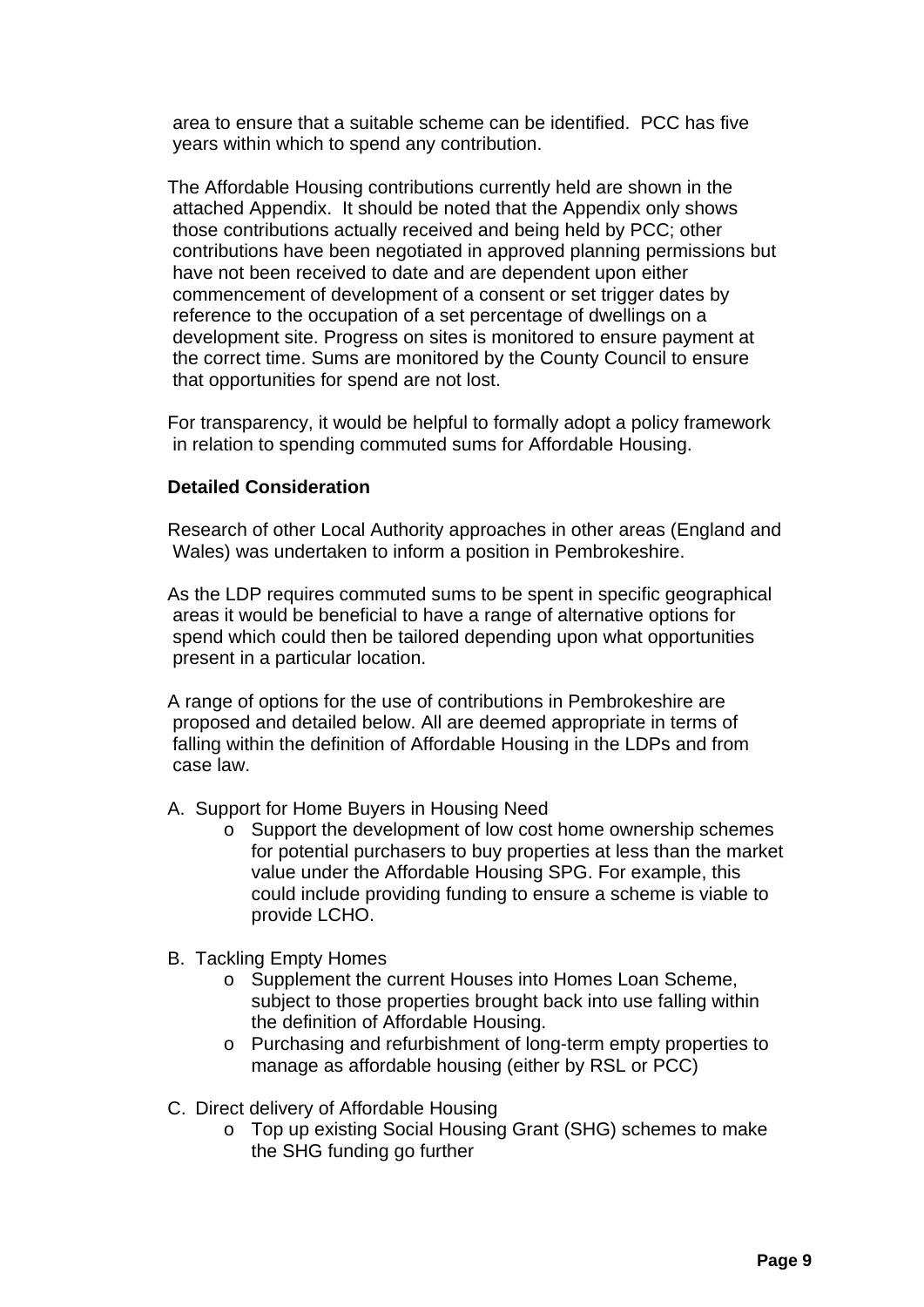- o To fund the cost of building new affordable housing on PCC or PCNPA council owned land where the site is considered to be available, suitable and achievable
- o To purchase land for new affordable housing schemes provided either directly by the Council or through RSLs
- o To purchase existing properties on the open market for letting as affordable housing
- D. Development of supported / adapted housing
	- o Provide funding for or contributions to Affordable Housing which meets specifically identified housing needs e.g.
		- **Learning Disabilities**
		- **Extra Care housing**
		- Other customer groups
- E. To fund the cost of area regeneration of Council HRA housing estates that would provide new affordable housing (potentially supplementing HRA investment)
	- o To support the Council's capital programme for the provision of affordable homes (post HRA exit) either through direct provision in building affordable homes or via the purchase of land or properties on the open market
	- o Support new build development of affordable housing or create additional units or a different tenure mix within the existing stock
- F. Initiatives that support regeneration projects such as offering loans / grants to tackle poor housing conditions
	- o Using funding as a lever to generate additional resources / funding from external sources to provide affordable housing
	- o To contribute to forward funding / pump priming of schemes
	- o To reduce funding gaps in pipeline / current affordable housing schemes and other similar initiatives
- G. Support established community groups to develop "home grown" affordable housing initiatives such as Community Land Trusts
	- o Fund activities directly related to the delivery of affordable housing
	- o To fund the project costs in delivering specific schemes
	- o Contribute to the purchase of land
- H. Any other measures that can be categorised as affordable housing
	- o Any other initiatives that will increase the supply of affordable housing within the County

It is also proposed that, where appropriate, the viability of schemes will be assessed to ensure that contributions are not being used to support schemes that are capable of providing cross-subsidy.

To assist with monitoring an annual report will be presented to Cabinet identifying contributions received, spend and commitment. In addition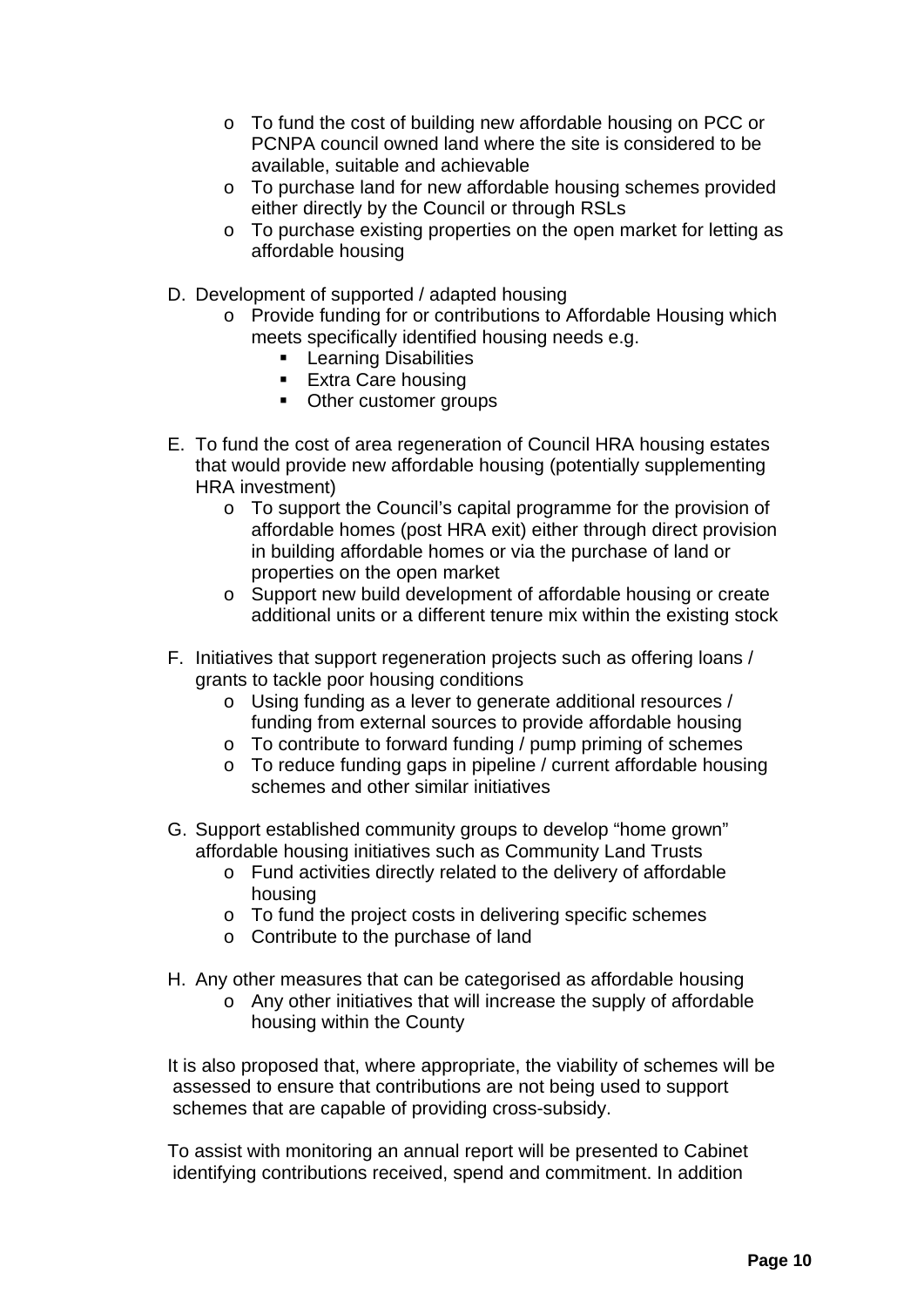PCNPA will continue to include a summary of receipt and spend in its Development Plan Annual Monitoring Report.

# **Comments by Chief Finance Officer**

The financial issues are shown in the body of the report and the Appendix.

### **Comments by Head of Legal and Committee Services / Monitoring Officer**

There are no legal issues arising from this Report.

## **Comments by Head of Human Resources**

There are no human resources issues arising from this report.

## **RECOMMENDATIONS**

- 1) That the options for spend presented at A to I above be adopted as a framework for spending Affordable Housing Contributions received through the planning process pursuant to Section 106 of the Town and Country Planning Act 1990.
- 2) That the allocation of spend within this framework to qualifying projects be administered by the Housing Division.
- 3) In respect of option H, that delegated powers be granted to the Cabinet Member for Housing and the Head of Housing to jointly agree appropriate spend.
- 4) That an annual monitoring report be presented to Cabinet in May of each year identifying contributions received, spend and commitment of Affordable Housing Contributions held.

## *REASON FOR RECOMMENDATION*

*To approve a policy framework for the allocation of contributions received through the planning process for affordable housing.*

## **Background Documents**: None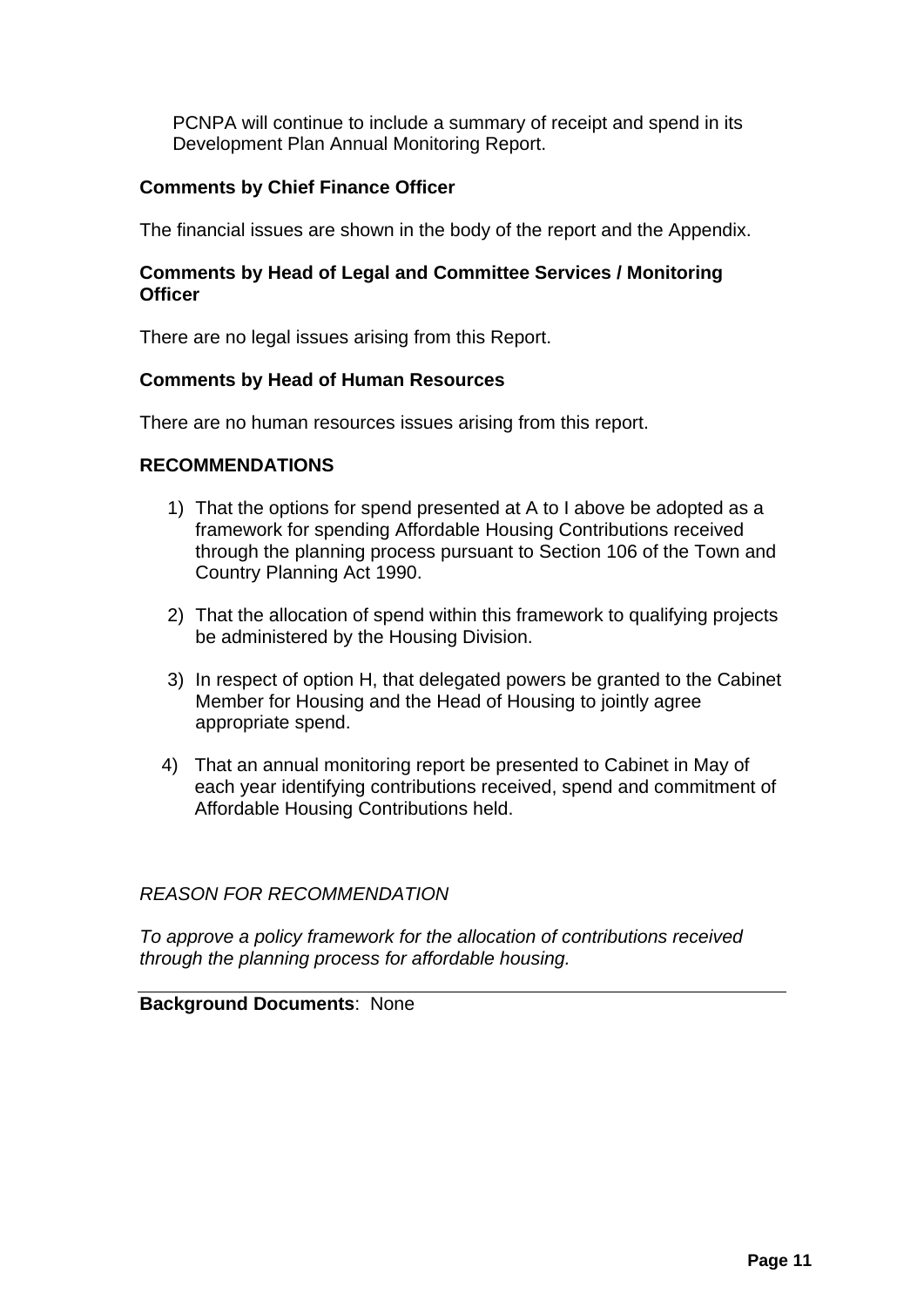# **Planning Obligations - Affordable Housing**

| Community              | <b>Contribution Requested</b> | <b>Contribution Received</b> | Initial Date for spend | Final deadline for spend |
|------------------------|-------------------------------|------------------------------|------------------------|--------------------------|
| Houghton               | £25,437.50                    | £25,437.50                   | 29.7.17                | 29.7.19                  |
| <b>St Davids</b>       | £14,056.00                    | £15,056.00                   | 29.4.17                | 29.4.19                  |
| Crundale               | £120,000.00                   | £131,009.16                  | 2.4.15                 | 2.4.17                   |
| Lamphey                | £6,000.00                     | £6,000.00                    | 20.2.17                | 20.2.19                  |
| <b>Milford Haven</b>   | £5,087.50                     | £5,241.47                    | 3.12.16                | 3.12.18                  |
| St Florence            | £12,718.75                    | £13,250.39                   | 2.6.17                 | 2.6.19                   |
| <b>St Davids</b>       | £6,710.00                     | £6,710.00                    | 1.7.17                 | 1.7.19                   |
| <b>Clarbeston Road</b> | £15,262.50                    | £16,450.14                   | 28.7.17                | 28.7.19                  |
| Haverfordwest          | £5,087.50                     | £5,087.50                    | 28.8.17                | 28.8.19                  |
| Sandy Hill             | $E$ 10,100.00                 | £10,100.00                   | 18.12.15               | 18.12.17                 |
| Dale                   | £9,998.00                     | £9,998.00                    | 21.1.16                | 21.1.18                  |
| Fishguard              | £5,087.50                     | £5,087.50                    | 18.6.16                | 18.6.18                  |
| <b>Pembroke Dock</b>   | £10,175.00                    | £10,647.12                   | 16.6.17                | 16.6.19                  |
| Tenby                  | £6,200.00                     | £6,200.00                    | 25.3.16                | 25.3.18                  |
| <b>St Dogmaels</b>     | £5,087.50                     | £5,087.50                    | 27.11.17               | 27.11.19                 |
| Roch                   | £20,350.00                    | £20,350.00                   | 18.11.17               | 18.11.19                 |
| Goodwick               | £10,175.00                    | £10,298.11                   | 11.11.17               | 11.11.19                 |
| Tenby                  | £14,572.50                    | £14,572.50                   | 11.11.17               | 11.11.19                 |
| Newport                | £17,000.00                    | £17,000.00                   | 24.10.17               | 24.10.19                 |
| Fishguard              | £5,087.50                     | £5,610.96                    | 23.01.2018             | 23.01.20                 |
| Kilgetty               | £10,175.00                    | £10,486.25                   | 28.02.18               | 28.02.20                 |
| <b>Milford Haven</b>   | £5,087.50                     | £5,188.23                    | 16.03.18               | 16.03.20                 |
| <b>Hook</b>            | £10,175.00                    | £10,175.00                   | 26.03.18               | 26.03.20                 |
| Eglwyswrw              | £5,087.50                     | £5,493.48                    | 03.04.18               | 03.04.20                 |
| Fishguard              | £5,087.50                     | £5,555.00                    | 29.04.18               | 29.04.20                 |
| Fishguard              | £5,087.50                     | £5,087.50                    | 30.06.18               | 30.06.20                 |
| Letterston             | £5,087.50                     | £5,555.00                    | 03.07.18               | 03.07.20                 |
| Crymych                | £5,087.50                     | £5,087.50                    | 11.06.18               | 11.06.20                 |
| <b>St Dogmaels</b>     | £5,087.50                     | £5,087.50                    | 11.08.18               | $\overline{11.08.20}$    |